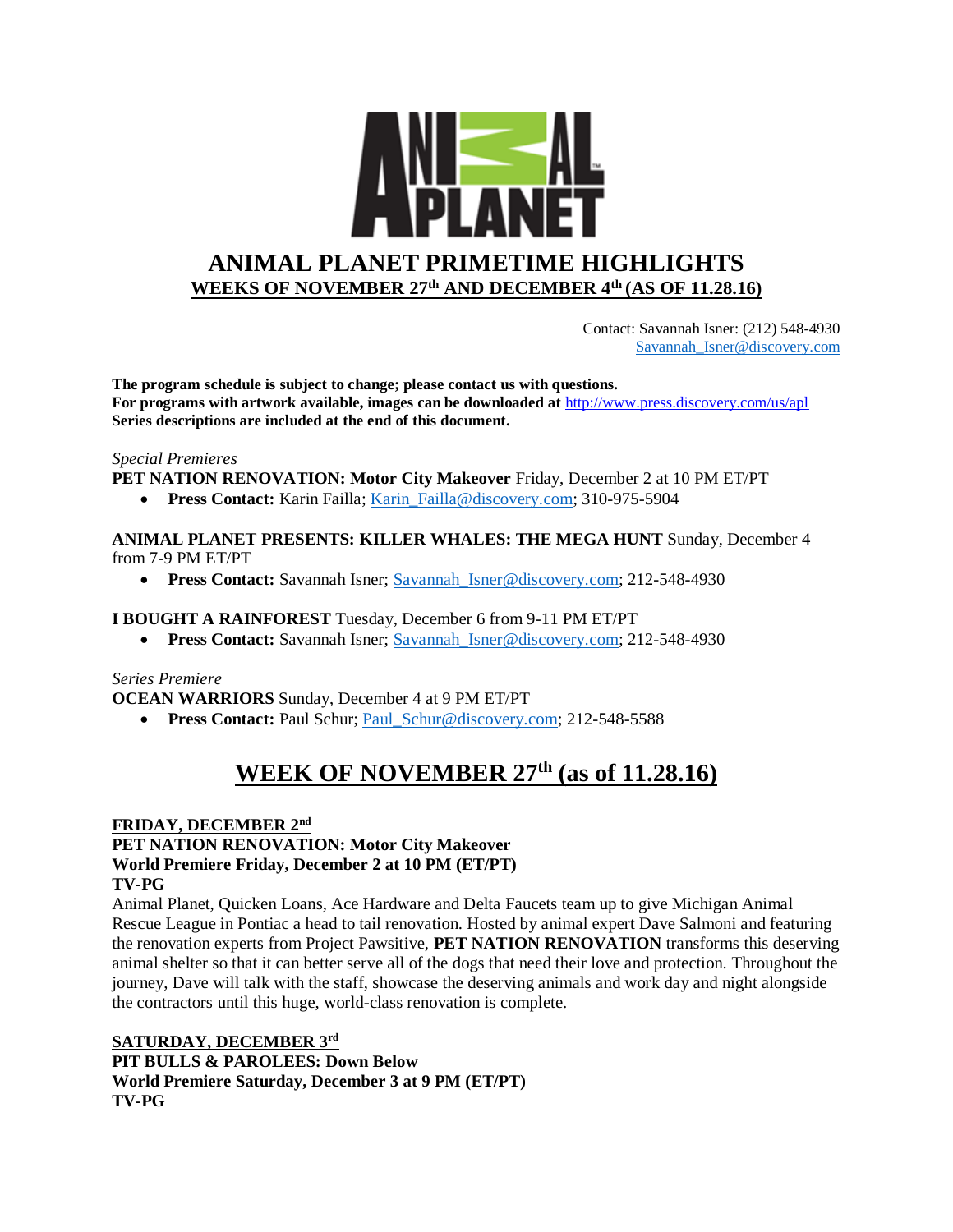After hearing about a senior dog at Villalobos, a San Diego woman travels across the country to give it a forever home. Back at the rescue, Lizzy and Marcel search for a mama dog's lost puppies out in the country and a new parolee makes a helpful discovery on his first day.

### **PROJECT GRIZZLY: Bears on The Run**

#### **World Premiere Saturday, December 3 at 10 PM (ET/PT) TV-PG**

Jeff puts himself in a dangerous situation when his unusual method to teach Bob and Screech how to hunt doesn't go as planned. Determined to try again, Jeff uses a more unconventional method than the first, but the outcome is even worse than before. However, Jeff soon discovers the bears have been hunting all along, and his hopes are lifted when it seems like they may make it in the wild after all.

# **WEEK OF DECEMBER 4th (as of 11.28.16)**

### **SUNDAY, DECEMBER 4th**

#### **ANIMAL PLANET PRESENTS: KILLER WHALES: THE MEGA HUNT World Premiere Sunday, December 4 from 7-9 PM ET/PT TV-PG**

Around the globe, an epic hunt between two unlikely foes is discovered off the coast of South Africa. **KILLER WHALES: THE MEGA HUNT** reveals the extraordinary hunt of 5,000 dolphins by their close-relatives – intelligent killer whales. In a contest of speed, strength and intelligence, the bewildering pod of dolphins flee their demise once a year. A team of baffled researchers are desperately seeking to understand the behavior and circumstances that initiate this deadly pursuit.

#### **OCEAN WARRIORS: Investigate and Enforce World Premiere Sunday, December 4 at 9 PM ET/PT TV-PG**

For more information, please contact Paul Schur; 212-548-5588; [Paul\\_Schur@discovery.com](mailto:Paul_Schur@discovery.com)

#### **OCEAN WARRIORS: Engage the Enemy World Premiere Sunday, December 4 at 10 PM ET/PT TV-PG**

For more information, please contact Paul Schur; 212-548-5588; [Paul\\_Schur@discovery.com](mailto:Paul_Schur@discovery.com)

#### **TUESDAY, DECEMBER 6th**

#### **ANIMAL PLANET PRESENTS: I BOUGHT A RAINFOREST World Premiere Tuesday, December 6 from 9-11 PM ET/PT TV-PG**

Inspired by the beauty of the rainforest, professional wildlife cameraman Charlie Hamilton Jones, impulsively buys 100 acres of the Amazon rainforest sight unseen in an effort to preserve the flourishing ecosystem from destruction. To protect the animals, Charlie must fend off illegal loggers, miners and cattle ranchers whose livelihood depends on dismantling the distinctive animal kingdom. Charlie is determined to save the rainforest for future generations, but is one man's ambition enough to turn things around?

### **FRIDAY, DECEMBER 9th**

**TANKED: Tanks for the Help World Premiere Friday, December 9 at 10 PM ET/PT TV-PG**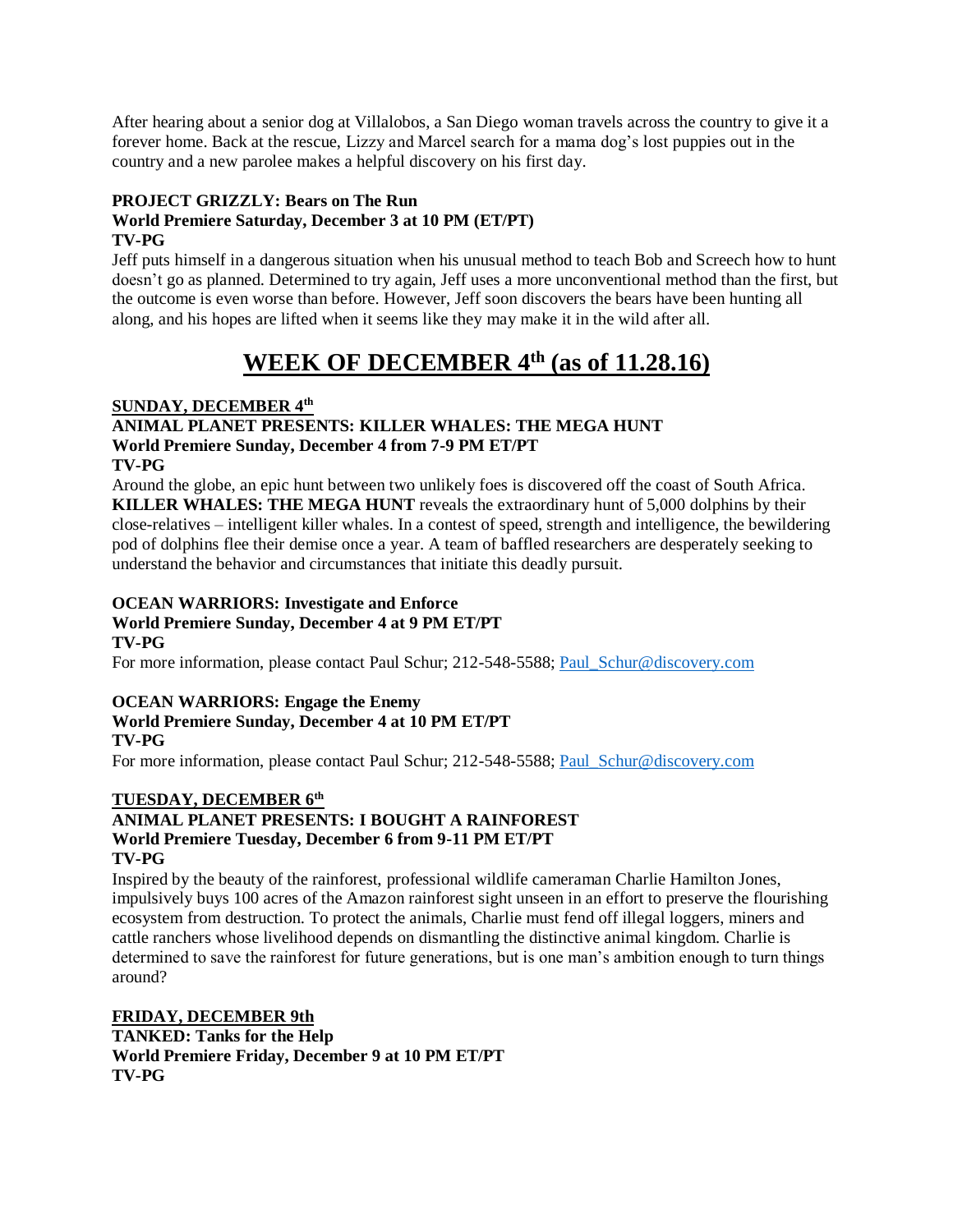In this special episode, Wayde and Brett travel to Orlando to meet with employees of Bottled Ocean, a company that maintains dozens of aquatic habitats across Florida. From 360,000-gallon resort exhibits to custom home aquariums, the Bottled Ocean team treats every visit like a house call. The guys join the Bottled Ocean crew after a gator exhibit they maintain needs an emergency repair. Then on the other side of Orlando, they build a cutting edge bar top aquarium for an up-and-coming vodka company, complete with an underwater forest and a television mounted inside.

#### **SATURDAY, DECEMBER 10th PIT BULLS & PAROLEES: Title TBD World Premiere Saturday, December 10 at 9 PM (ET/PT) TV-PG**

Tia heads to Detroit to help a rescue that is in danger of being shut down. Back at Villalobos, it's all hands on deck when searching for a stray pit bull in a nearby neighborhood. Later, a grieving adopter comes to the rescue center hoping to find a dog to fill the void in her heart.

### **PROJECT GRIZZLY: Teenage Bears**

#### **World Premiere Saturday, December 10 at 10 PM (ET/PT) TV-PG**

Now that Bob and Screech are learning to feed themselves, Jeff's next lesson is to teach them how to hibernate. Though the bears are progressing, they aren't completely untamed as they still show off their affection toward Jeff. But Jeff feels that he is making progress when his friend enters their habitat and Bob and Screech become territorial.

# **SERIES DESCRIPTIONS**

*\*Below you will find the series descriptions of the shows airing the weeks of November 27 and December 4\**

## *TANKED*

## *Series Airs Fridays at 10 PM (ET/PT)*

In **TANKED**, Las Vegas-based Acrylic Tank Manufacturing (ATM), one of the country's most successful builders of aquariums, and co-owners Wayde King and Brett Raymer, two of Sin City's most imaginative businessmen are tasked with building enormous and awe-inspiring tanks and aquariums for top celebrities, luxury hotels and casinos, Fortune 500 businesses, private homes and homeowners across the country. ATM takes on more than 200 projects every year with tanks ranging from 50 to five million gallons in size that feature the most exotic, unusual, colorful and dangerous fish in the world. Press Site:<https://press.discovery.com/us/apl/programs/tanked-season-6/>

# *PIT BULLS & PAROLEES*

## *Season Airs Saturdays at 9 PM (ET/PT)*

For more than 20 years, Tia Torres has dedicated her life to running Villalobos Rescue Center, the largest pit bull rescue center in the U.S. Torres offers a fresh start to more than 50 parolees who work for her as staffers and volunteers; together they attempt to give each pit bull at Villalobos Rescue Center a new lease on life to dogs which have been discarded, demonized and abused due to the reputation of their breed. In the never-ending battle to save man and man's best friend, the bond between Tia and her family is closer than ever.

Press Site:<https://press.discovery.com/us/apl/programs/pit-bulls-parolees-premieres-november-12/>